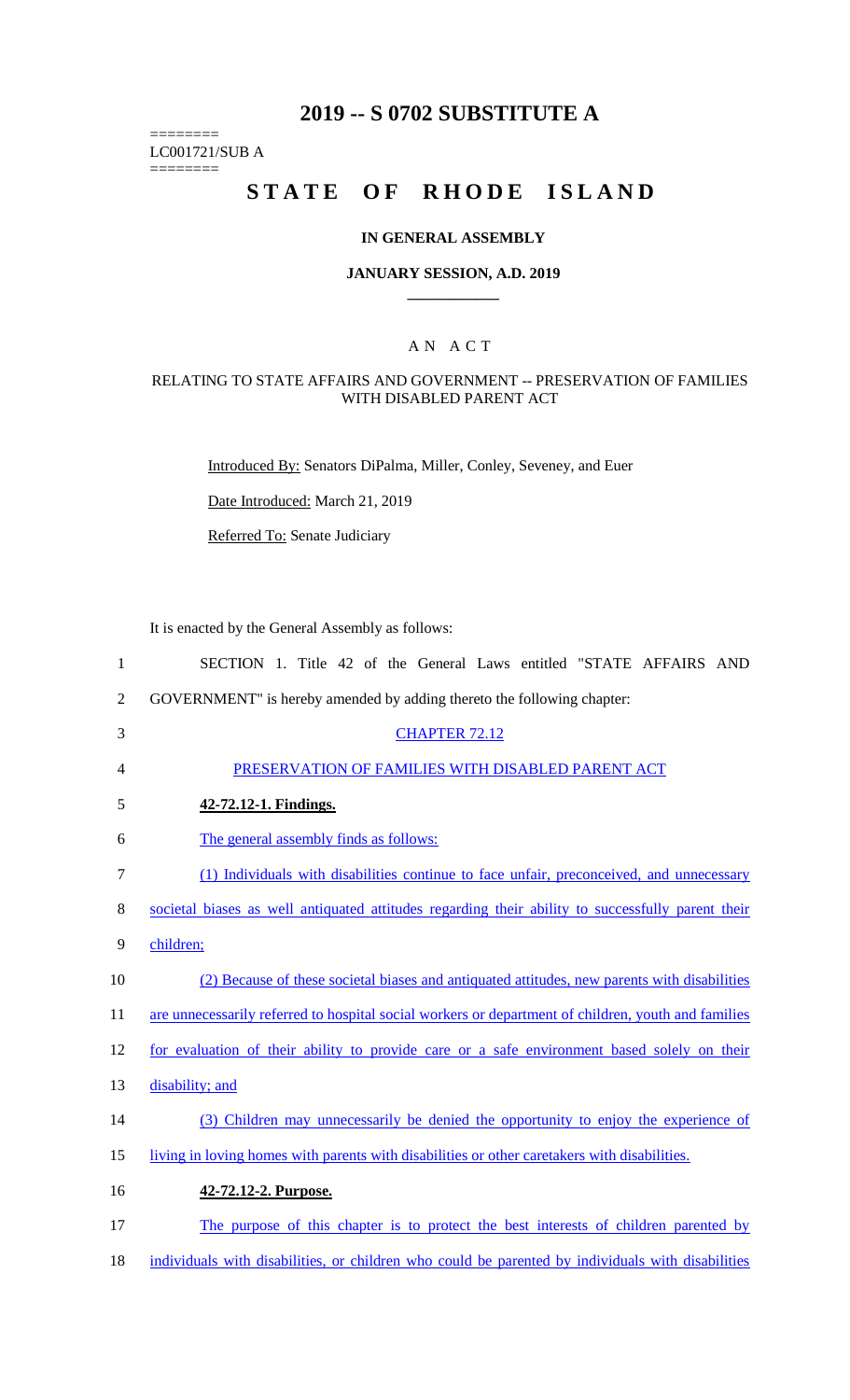- 1 through the establishment of procedural safeguards that require adherence to the Americans with
- Disabilities Act education of hospital, child protective services and judicial staff, and respect for
- 3 the process and equal protection rights of parents with disabilities or prospective parents with
- disabilities in the context of child welfare, foster care, family law and adoption.
- **42-72.12-3. Definitions.**
- When used in this chapter:
- (1) "Disability" means a disability as defined in § 42-87-1.
- (2) "Supportive parenting services" means services that may assist a parent or prospective

parent with a disability in the effective use of techniques, technology and other alternative

- methods to enable the parent or prospective parent to discharge parental responsibilities as
- 11 successfully as a parent who does not have a disability.
- **42-72.12-4. Rights of disabled parents.**
- (a) A disability of a parent of a new born child shall not serve as the basis of referral to a
- 14 hospital social worker for evaluation of parenting skills.
- (b) A parent's disability shall not serve as the basis of a referral to the department of
- 16 children, youth and families by a hospital neonatal unit.
- (c) A parent's disability shall not serve as a basis for denial or restriction of visitation or
- 18 custody in family or dependency law cases when the visitation or custody is determined to be
- 19 otherwise in the best interest of the child.
- (d) A prospective parent's disability shall not serve as a basis for their denial of

participation in public or private adoption when the adoption is determined to be otherwise in the

- 22 best interest of the child.
- (e) An individual's disability shall not serve as a basis for denial of foster care or 24 guardianship when the appointment is determined to be otherwise in the best interest of the child.
- (f)(1) When a parent or prospective parent's disability is alleged to have a detrimental
- impact on a child, the party raising the allegation bears the burden of proving by clear and
- convincing evidence that the behaviors are endangering or will likely endanger the health, safety
- or welfare of the child.
- (2) If the burden of proof is met, the parent or prospective parent with a disability shall have the opportunity to demonstrate how the implementation of supportive parenting services can alleviate any concerns that have been raised. The family court may require that the supportive 32 parenting services be put in place, with an opportunity to review the need for continuation of such
- service within a reasonable period of time.
- SECTION 2. Chapter 40-11 of the General Laws entitled "Abused and Neglected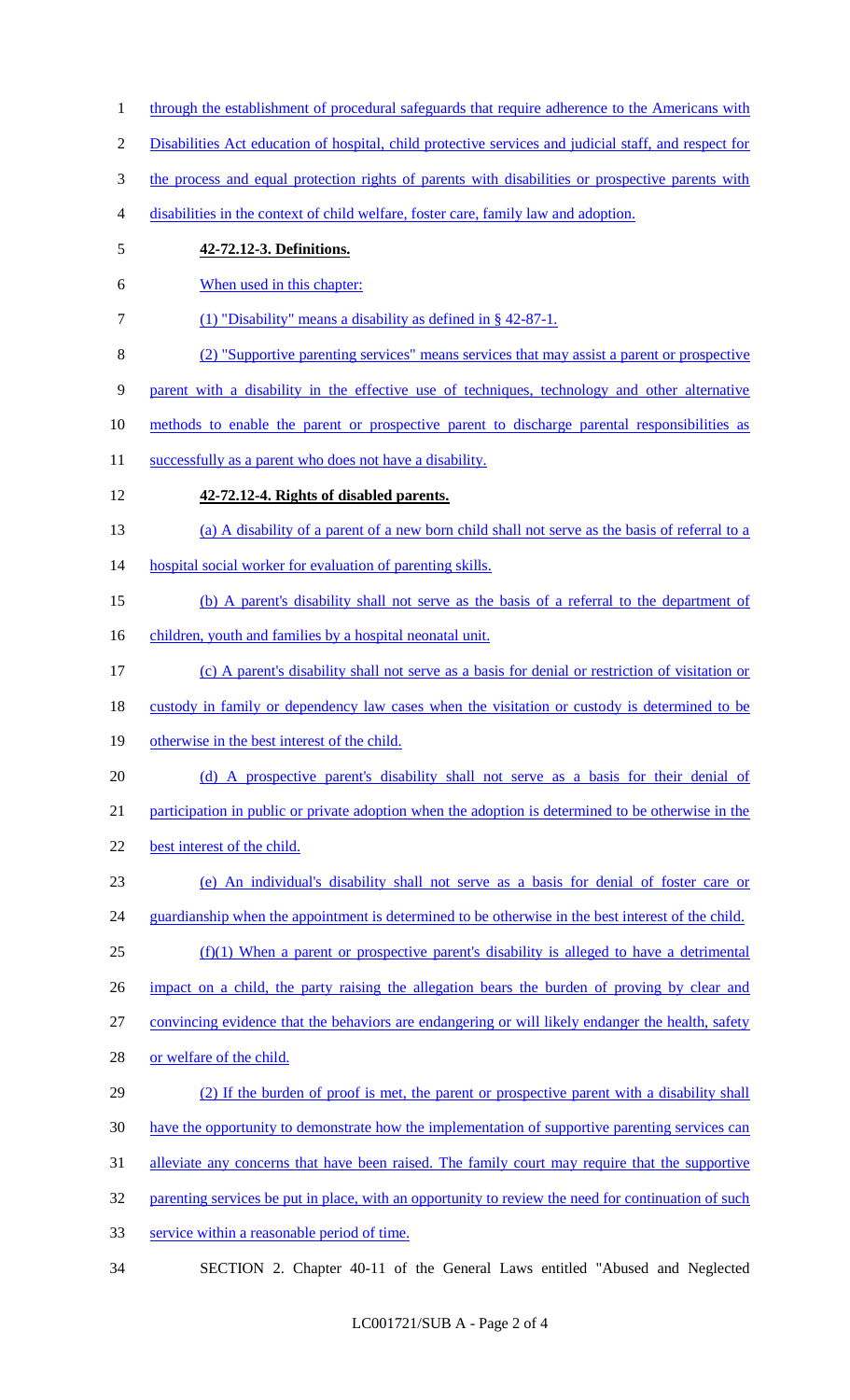Children" is hereby amended by adding thereto the following section:

## **40-11-15.1. Parents with disabilities.**

- The department shall investigate reports of child abuse and neglect as mandated in this
- chapter. A parent's disability, as defined in § 42-87-1, will not constitute sole grounds to initiate
- an investigation or a finding of child abuse or neglect; provided, that nothing in this section shall:
- (1) Prevent a child from being considered abused or neglected if a child is harmed or
- 7 threatened with harm as described in § 40-11-2; or
- (2) Preclude the court from ordering the provision of supportive parenting services to
- address any impending or actual danger to a child.
- SECTION 3. This act shall take effect upon passage.

======== LC001721/SUB A ========